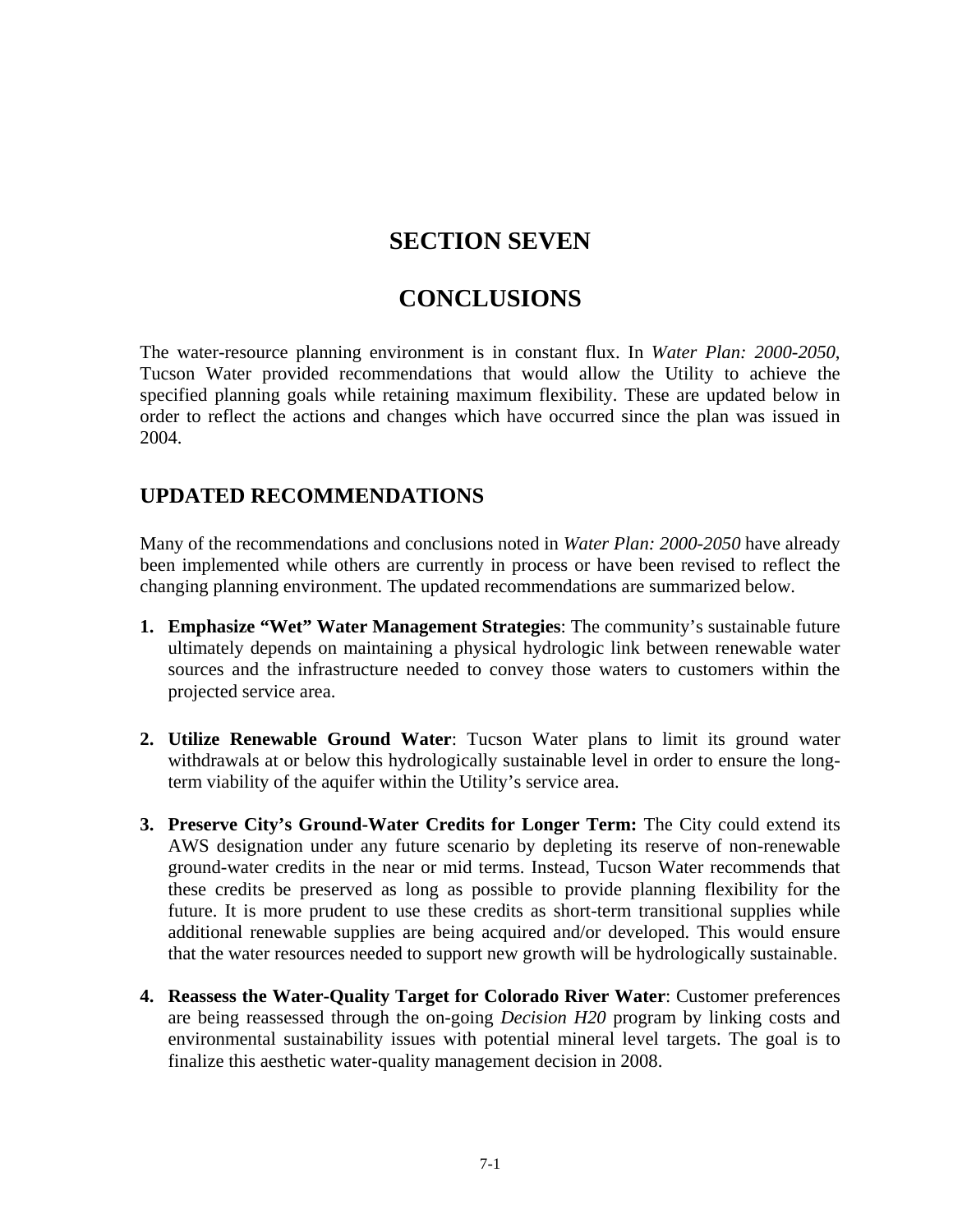- **5. Fully Utilize Colorado River Water**: Between CAVSARP, SAVSARP, and the Pima Mine Road Recharge Project, the Utility will have sufficient recharge capacity in place to fully use its Central Arizona Project allocation as early as 2009.
- **6. Fully Utilize Effluent for Future Supply**: Tucson Water recommends that the resourcemanagement goal should be to maximize the future use of the City's effluent through additional treatment and recharge in order to augment the aquifer within Tucson Water's service area.
- **7. Acquire Additional Water Supplies**: The City of Tucson is already exploring opportunities to acquire potentially available supplies to augment its water-resource portfolio. The availability of additional water resources will become increasingly competitive and costly both locally and statewide. The Utility is encouraged that the Central Arizona Water Conservation District is actively exploring ways to play the leading role in acquiring additional supplies for water interests in its three-county service area.
- **8. Manage Water Demand**: Tucson Water is taking a number of actions to further manage demand including expanded conservation programming, reducing lost and unaccounted for water, encouraging the practice of water harvesting, and providing public information programs. Additional demand management efforts have been evaluated and recommended by the Community Conservation Task Force to further reduce per capita potable water use.
- **9. Adjust Development Fees to Shift the Cost of Growth to New Customers**: Tucson Water has developed a financial plan that continues to shift the cost burden of growth to new customers as they are added to the system. The Utility recommends that in the future, development fees be adjusted to ensure that existing customers do not inordinately bear the cost of growth.
- **10.Continue to Expand Regional Cooperation**: Tucson Water has taken steps to initiate new cooperative efforts and expand existing ones with local providers. These cooperative actions focus on acquiring additional sources of water supply, developing resource credit banking agreements, and exploring potential win-win arrangements to wheel renewable resources within the region.

### **MORE ON REGIONAL COOPERATION**

Over the years, Tucson Water has been an active participant in many formal and informal local groups such as the Southern Arizona Water Users Association (SAWUA) where local water-management issues are discussed. In 2004, Tucson Water began discussions about regional cooperation on water-resource issues with the largest water providers in the area. These discussions resulted in a 2006 proposal from SAWUA for a cooperative water-supply organization.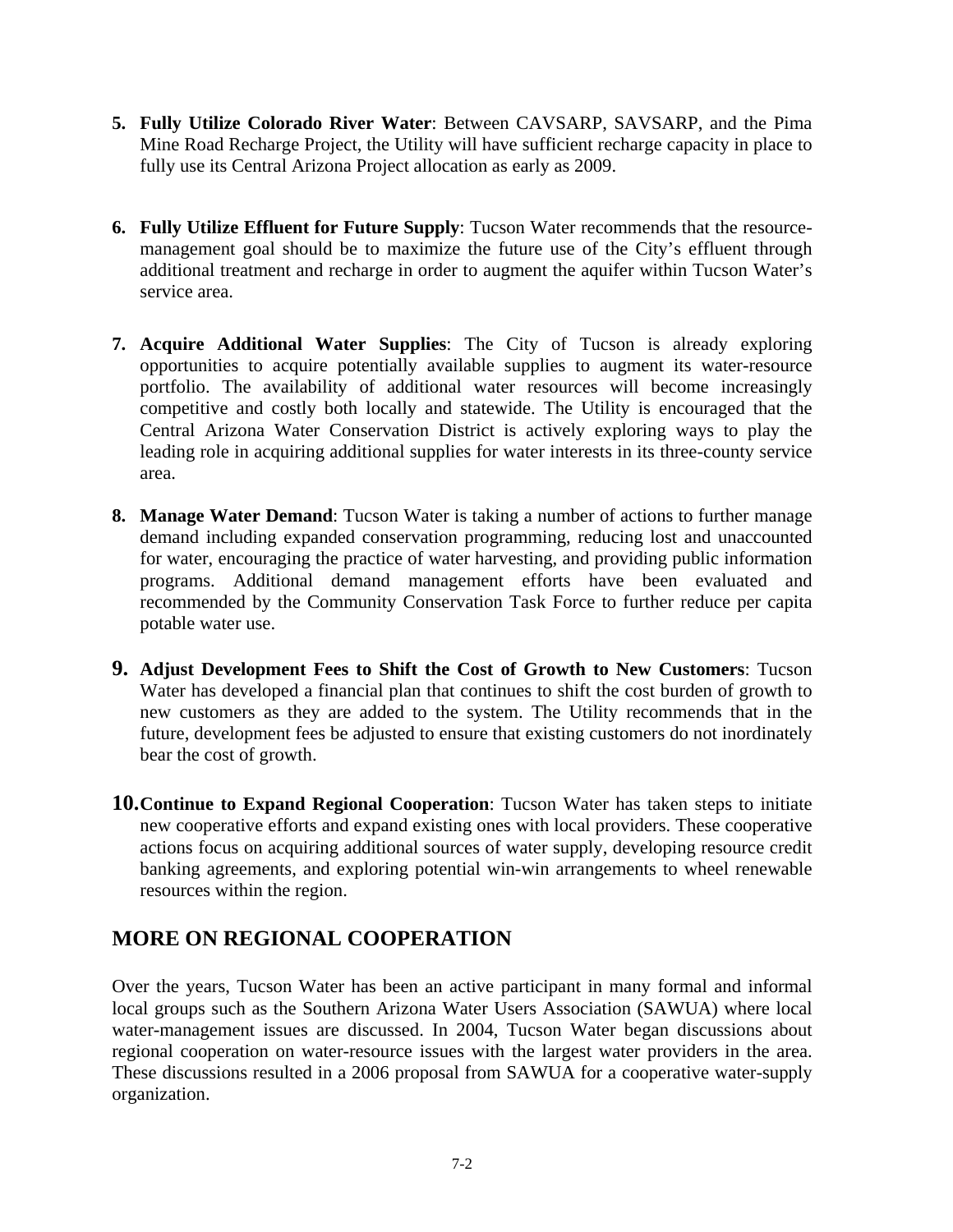At approximately the same time, the Central Arizona Water Conservation District (CAWCD) Board developed a strategic plan that included the goal of acquiring additional water resources on the behalf of all water providers within its three-county service area. In effect, CAWCD proposed performing the same functions as envisioned under the SAWUA proposal but on a much larger and far-reaching scale. In addition, Pima County has proposed the establishment of a countywide water-and-wastewater authority which would include all public and private water and wastewater providers located within the county.

As these alternative proposals have been discussed, local water providers have continued to discuss potential cooperative projects related to water supply and management. The discussions have included concepts such as joint projects for delivering renewable water supplies to areas of need, common issues and concerns for coordinated lobbying at the State level, and consideration of water credit transfers to reduce costs to ratepayers and meet water-management goals.

Tucson Water has extensive credit account balances from recharged Colorado River water, recharged effluent, and groundwater credits. Making these "paper water" credits available to other water providers can benefit water ratepayers in the region and Tucson Water can leverage these resources in ways that provide benefits to its own ratepayers. In early 2007, Tucson Water took the discussions a step further and proposed principles and limitations for future credit transfers. The other local water providers agreed that the principles would include the transfer must benefit regional water management goals, must benefit water ratepayers, and must be a win-win for both parties. Tucson Water notified local water providers of the principles and limitations and the available credits for transfer. Two local water providers expressed potential interest and discussions are ongoing.

#### **REASSESSING THE FUTURE**

The recommended plan will periodically be reassessed and revised as planning assumptions and circumstances change over time. Within the 50-year planning horizon, new water planning futures will undoubtedly materialize while those currently envisioned may evolve or fade away. Tucson Water will continue to update and improve the planning tools developed to support this planning process. These tools will allow the Utility to update planning projections and to complete comprehensive revisions in an expeditious manner. Future updates and/or comprehensive revisions to this plan may be initiated by the following:

- Specific direction provided by the City of Tucson's Mayor & Council.
- Significant change in PAG's updated population projections.
- Marked change in the anticipated size of Tucson Water's future service area.